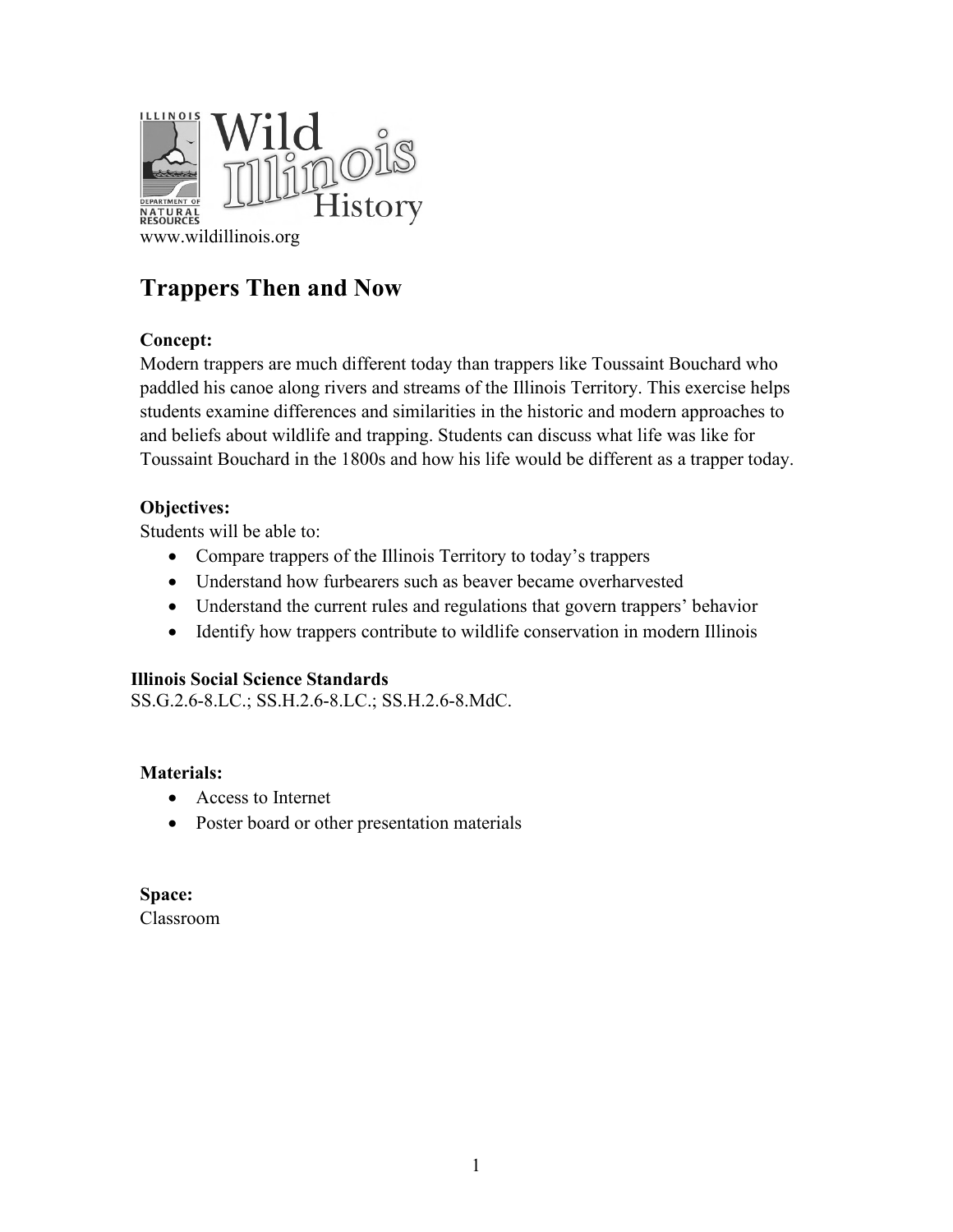## **Key Points:**

- The need of people to make a living and the nation to earn funds through trade – prompted early Americans to harvest all the beaver they could find.
- With lack of wildlife regulations, there were no limits on how many beavers could be harvested. Modern wildlife conservation science and regulations keep beaver populations in healthy numbers.
- Without a conservation ethic, people didn't care or couldn't see how their individual trapping activities could damage beaver populations.
- Today, hunters and trappers work hand-in-hand with Illinois Department of Natural Resources (IDNR) and other agencies and organizations to manage wildlife properly and support wildlife conservation through their time, efforts and financial support.

## **Educator Background:**

The practice of trapping and concepts of the importance of wildlife have changed in very real and important ways since Toussaint Bouchard's time in the early 1800s. The beliefs, behaviors and practices of trappers, the public and government have changed radically in the last 200 years. The beliefs and motivations that propelled Toussaint Bouchard and other trappers are very different from how trappers are today.

With the popularity of beaver skins in Europe to make hats prior to the 1830s, beavers were hunted and trapped until they almost were eliminated from Illinois. Today beavers are abundant in Illinois, thanks to the efforts of the IDNR and the efforts of hunters and trappers throughout Illinois.

## **Trapping in the Early 1800s**

**Trapping was profitable:** Trapping was hard and dangerous work. Many trappers died through accidents or hostile encounters with Native Americans and other trappers. But profits were often very high, so there were many willing trappers. Most fur trappers made their living full time by harvesting beavers and other furbearing wildlife.

**Government encouragement:** The U.S. government led by President Thomas Jefferson encouraged trappers and fur trading companies to trap as many furbearers as possible. The young country needed money, goods and relationships with other countries that could be generated by trade. The United States saw immediate and huge profits in the fur trade. Their goal was to out-compete other countries that established trading posts within adjacent areas such as the Illinois Territory that were not yet part of the United States.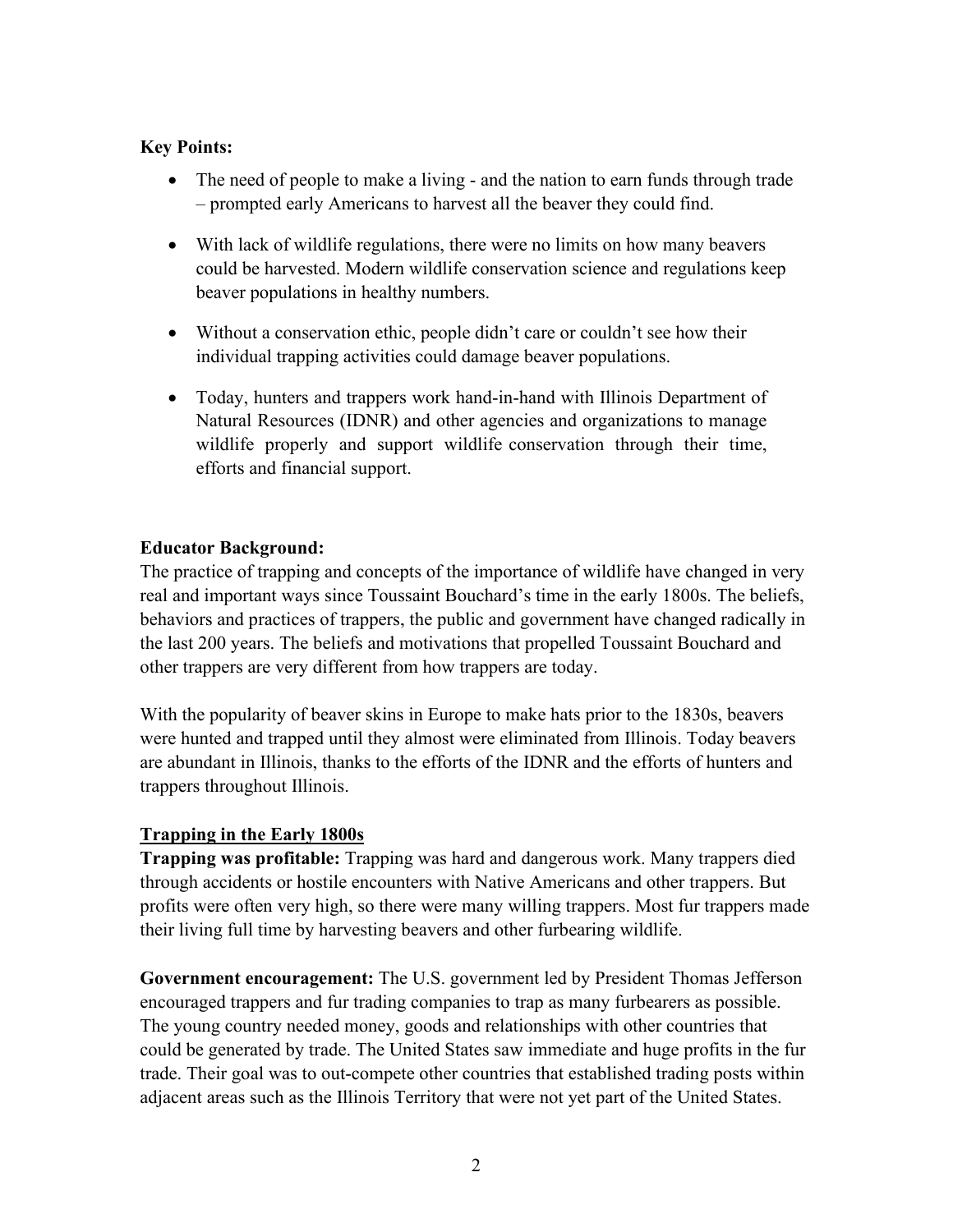**No hunting or trapping regulations:** Hunting and trapping activities were not regulated in any way by the U.S. government. No wildlife agencies existed on the state or federal level to oversee the welfare of wildlife populations. Wildlife management – the use of scientific research and principles to actively manage wildlife populations – did not yet exist. Trappers were given free reign and encouragement to trap all the species that they wanted.

**Harvesting anytime, anywhere:** Most furbearer pelts were harvested in the winter months – long after wildlife has reared its young for the year - when the furs are in the highest, plushest, thickest condition. However, beavers were in high demand to make hats made from felt (a process that uses the dense undercoat of a beaver's pelt to be chemically treated and processed in a way that makes a stiff, thatched mat for forming into hats), and because felt does not require high quality furs to make it, trappers could harvest beaver year-round. This practice made it hard for mother beavers and kits (beaver young) to survive. If a mother beaver was harvested while her young still depended on her, the kits wouldn't be able to make it on their own.

Trappers in Toussaint Bouchard's time also could take beaver and other furbearers using the most convenient manner possible. Early trappers and Indians used any method possible to capture furbearers, including netting, snaring, shooting, deadfalls, dogs, draining ponds, and destroying dens and lodges.

**How furbearers were harvested:** Some early trappers used steel traps with teeth, but these traps were expensive and hard to come by. Each trap was individually made, which means they were slowly produced and expensive to buy. By 1823, near the end of the fur trade era, steel traps were produced with interchangeable parts, and traps became much more affordable.

**Exhausting one area, moving to another:** Trappers and fur trading companies were first established in the Eastern United States. As early trappers harvested beaver and other furbearer populations to near extinction, they moved to territories further west, reaching the Illinois Territory in the early 1800s, to continue making a living through trapping. Finally, as many beaver populations neared depletion the lower territories, trappers turned their attention to Canadian territories.

**End of an era:** By 1842, the mountain man and trapper era ended, and the fur trade collapsed when the American Fur Company went out of business. Silk hats had become the rage in Europe, and people were no longer in interested in wearing beaver hats. By this time, beaver populations had been harvested past a point where they could meet any serious demand for pelts.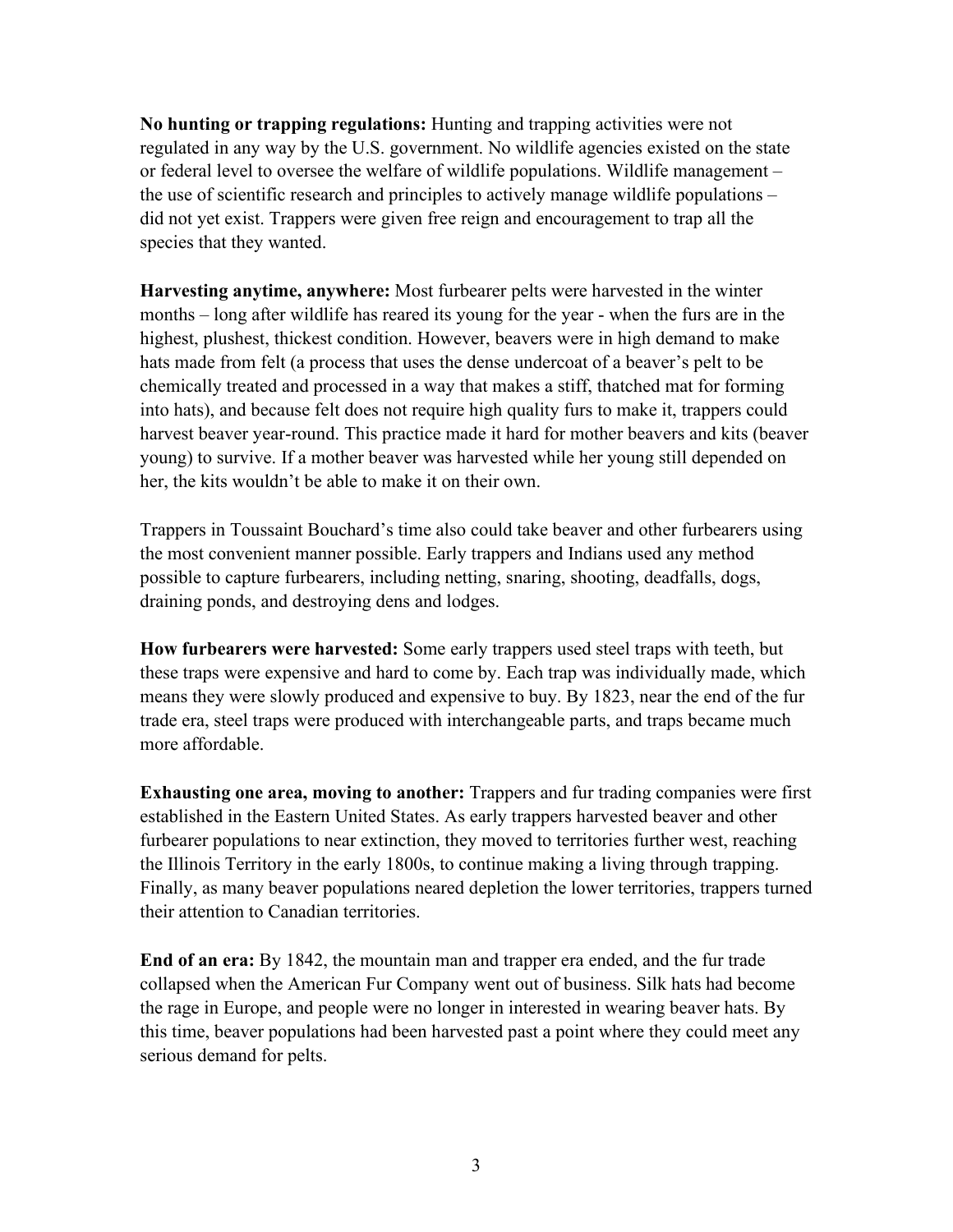**Why wildlife took a hit:** By reading this passage, it's easy to think that trappers were just greedy people. The truth is that there were many factors that allowed beavers to be overharvested. There was no regulation of beaver populations in the United States. State and federal agencies did not exist to manage wildlife and natural resources until the turn of the 20th century. Conservation organizations led by concerned citizens began at about the same time. Trappers and fur trading companies were encouraged to take all the furbearers they could, by any manner they could, and that encouragement came from the United States government.

Finally, there was no "conservation ethic". In the early days of the United States, many people believed that wilderness was largely evil, and needed to be tamed by people. Many people believed that natural resources existed simply to be used and consumed by people. And because the United States was so plentiful in natural resources, people believed they could use as much as they wanted without creating any negative consequences. Nobody at that time thought differently, and trappers acted on those perceptions as well.

Many trappers were poor people trying to make a living. They believed that if they didn't harvest the resources first, then someone else would. They were right about that since no system existed to manage individual's actions toward natural resources. In the late 1800s and early 1900s national leaders such as Theodore Roosevelt, John Muir and Aldo Leopold began to champion wildlife and natural resources. They believed that natural resources should be protected and conserved for the good of future generations. But it took the near demise of the beavers and bison, as well as the extinction of passenger pigeons for people to see that nothing exists in inexhaustible supply.

#### **Modern trappers**

To learn more about modern trappers, visit the Fur Hunting and Trapping in Illinois website at [https://www2.illinois.gov/dnr/hunting/Pages/Furbearers.aspx.](https://www2.illinois.gov/dnr/hunting/Pages/Furbearers.aspx) This website focuses specifically on regulated hunting and trapping as beneficial ways to manage Illinois furbearers. Regulated hunting and trapping play important roles in the ecology and conservation of Illinois' furbearers--mammals that are hunted and trapped primarily for fur.

Illinois Department of Natural Resources manages and regulates hunting and trapping. DNR ensures that these activities are safe, efficient and practical. In this manner, hunting and trapping provide recreational and economic opportunities for Illinois residents while helping to maintain a balance between the needs of people and wildlife.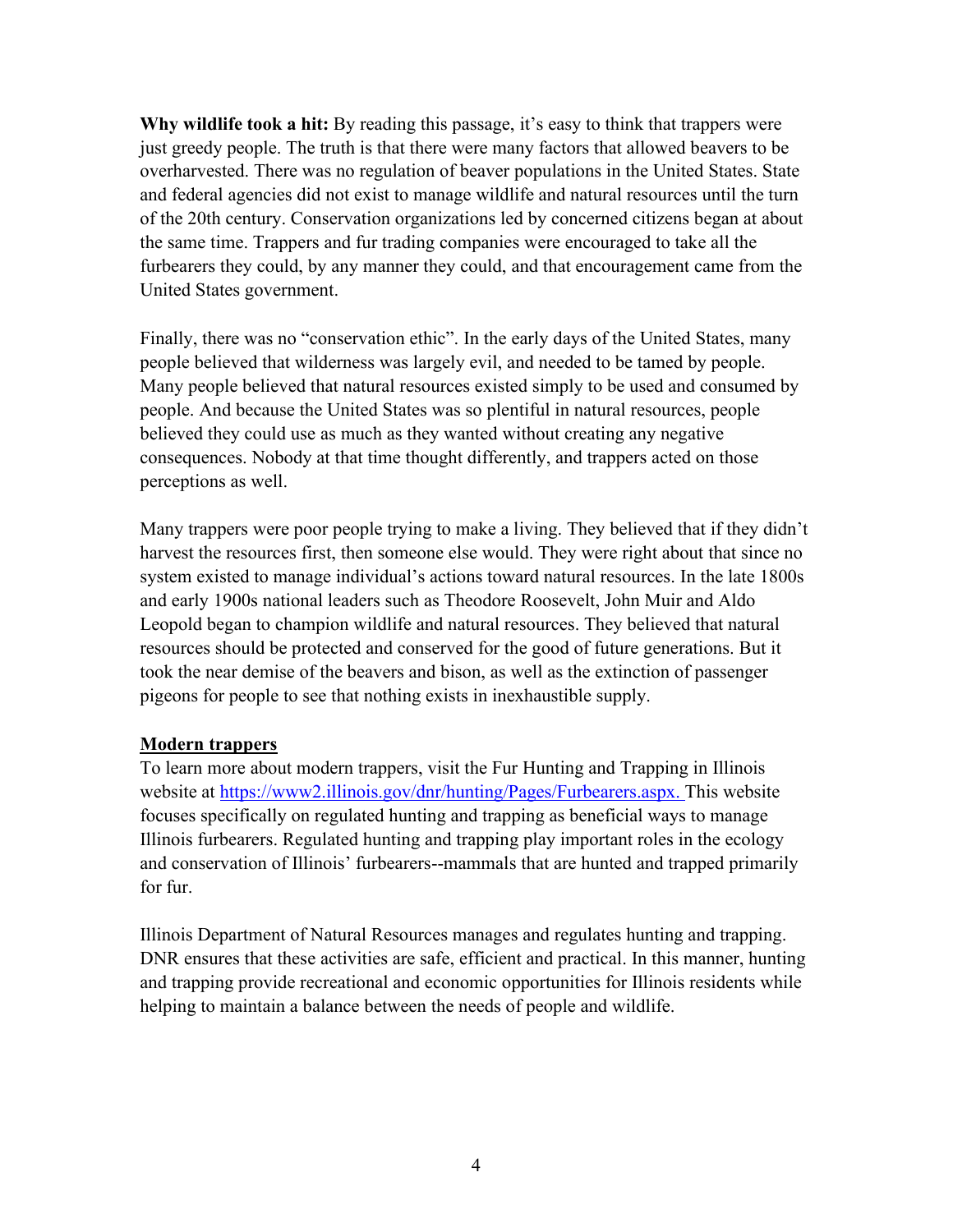This website supports the following information about hunting and trapping in Illinois:

# 1. **Hunting and trapping are highly regulated.**

Hunting and trapping are controlled through strict, scientifically based regulations. These regulations are enforced by Illinois state conservation police officers.

- 2. **Hunting and trapping are allowed only for abundant wildlife.** Regulated hunting and trapping do not cause wildlife to become endangered.
- 3. **Hunting and trapping benefit people and ecology.** Regulated hunting and trapping provide many benefits to society, especially to maintain a balance between wildlife and people.

# 4. **Hunting and trapping are as humane as possible.**

Illinois DNR continually reviews and develops rules, regulations and education programs to ensure that hunting and trapping are as humane as possible.

# 5. **Hunters and trappers care about wildlife.**

Hunters and trappers support wildlife laws and regulations because they care about the welfare of wildlife. Through license fees and special taxes, they contribute more than \$16 million annually to help pay for Illinois wildlife conservation. These contributions benefit everyone who enjoys nature.

## **Procedures:**

Using Toussaint Bouchard as an example, students can discuss what life was like for Bouchard in the 1800s and how his life would be different today.

The classroom will break into five groups. Each group will present information from one of the five main points above from the Fur Hunting and Trapping in Illinois website. They can break down main topics within each section, so that each student has a topic to research and report on to and for the group. Or students can work more through group participation techniques.

The students' goal is to research and discuss what the current hunting and trapping practices are for furbearers in Illinois today. They then should compare hunting and trapping in Toussaint Bouchard's time.

Students can prepare posters or give group presentations on how modern hunting and trapping differs from practices in the 1800s.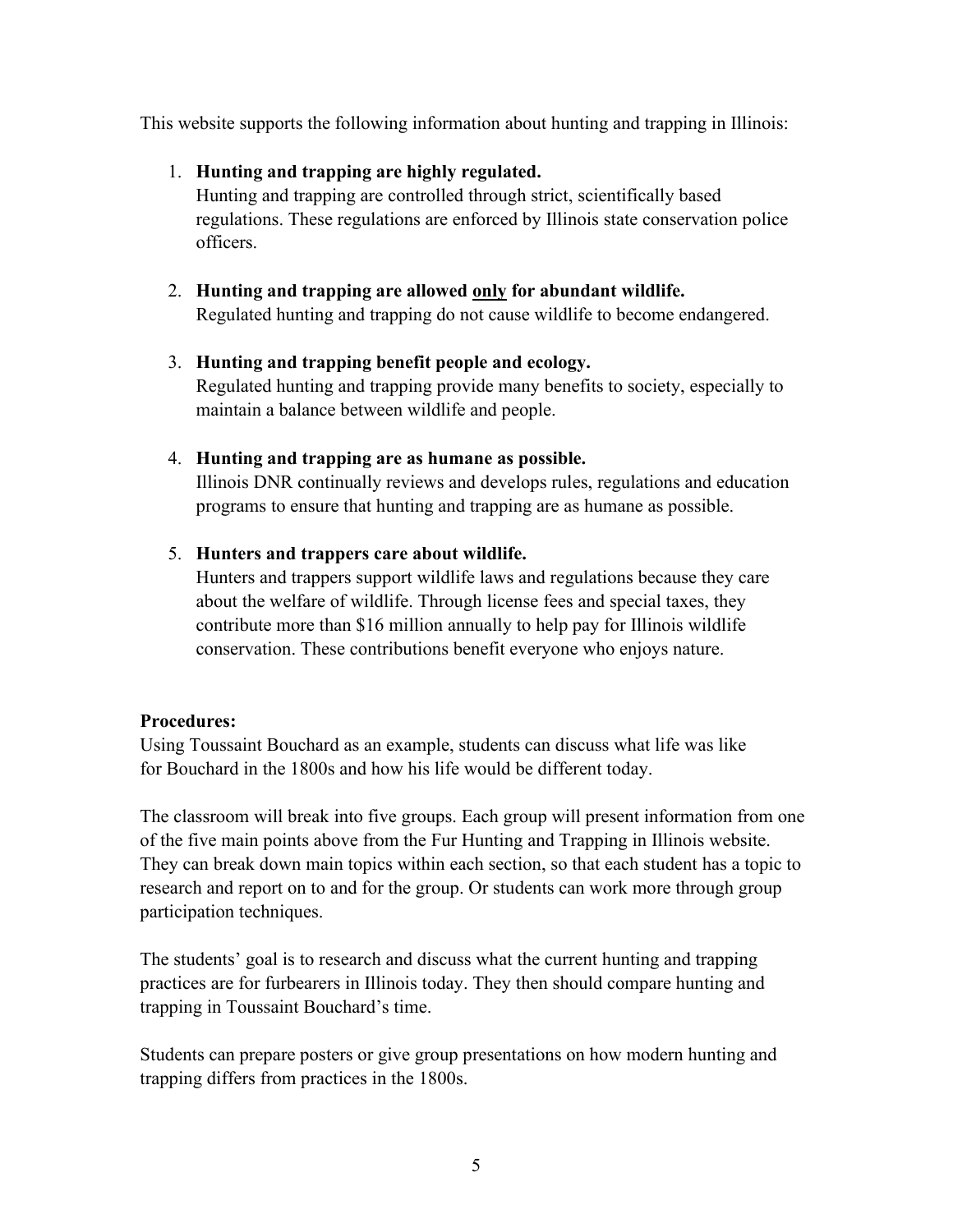# **Questions:**

- 1. How are hunting and trapping different today than in the early 1800s?
- 2. How do hunters and trappers think differently about wildlife today? What ideas are in place now that weren't known in the 1830s?
- 3. What state and federal wildlife agencies are devoted to wildlife conservation? When did they exist and how did they get started?
- 4. What hunting and trapping regulations exist today? Name two regulations and determine how those regulations might have helped beaver populations survive in the Illinois Territory.
- 5. How do hunters and trappers help wildlife through their activities?
- 6. How do citizens practice hunting and trapping today compared to how Toussaint Bouchard might have practiced these activities? Why are they different now?

# **Sources of information:**

- Fur Hunting and Trapping in Illinois website: <https://www2.illinois.gov/dnr/hunting/Pages/Furbearers.aspx>
- Fur Hunting and Trapping in Illinois/ Related Links: <https://www2.illinois.gov/dnr/hunting/Pages/Furbearers.aspx>
- Fur Hunting and Trapping in Illinois/ Publications: <https://dnr2.illinois.gov/teachkids/>
- For another historical perspective on trappers and the fur trade, go to: https:// [www.montanatrappers.org/history/fur-trade.htm](https://www.montanatrappers.org/history/fur-trade.htm)